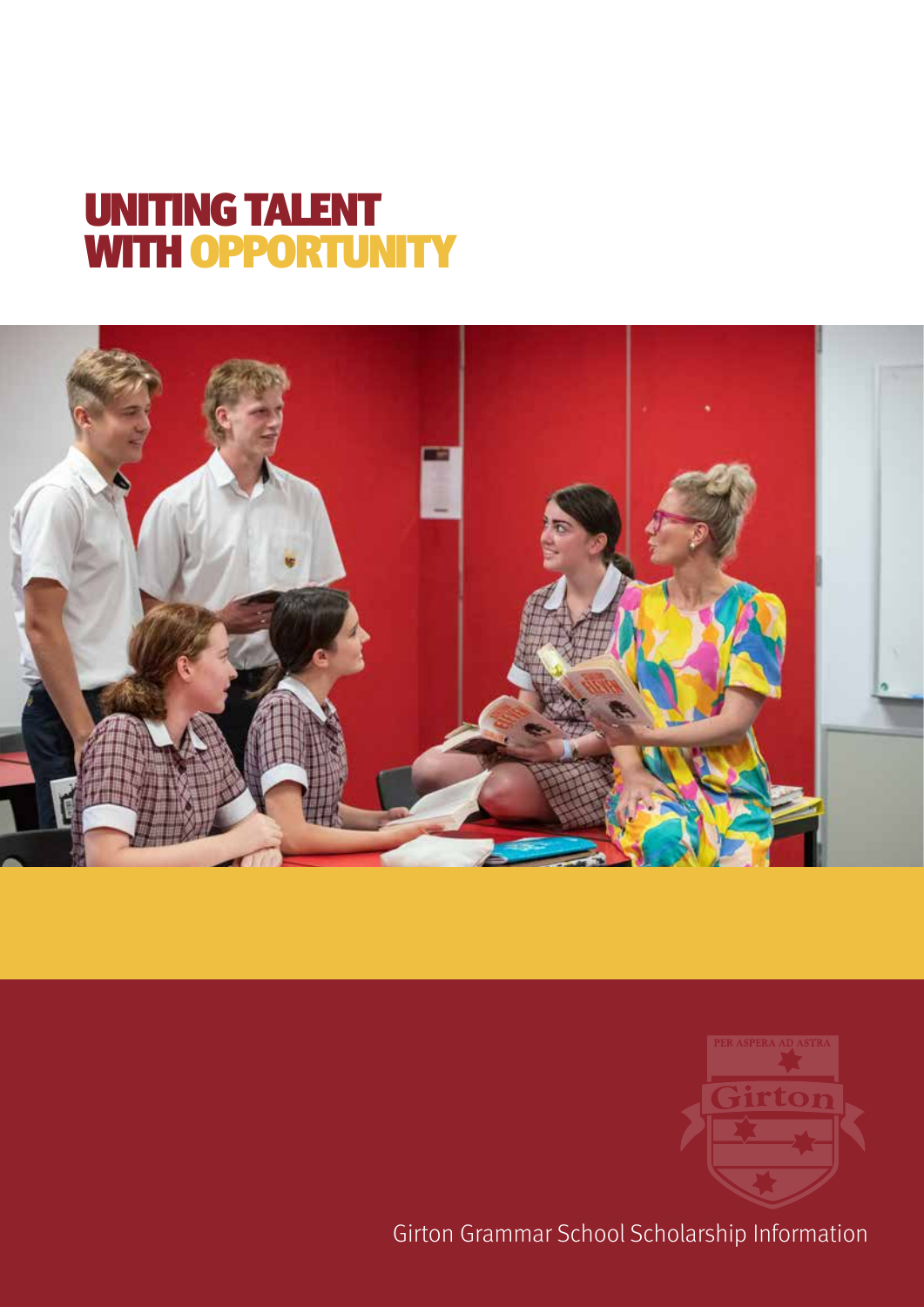

### SCHOLARSHIPS DELIVER OPPORTUNITIES AND PROMOTE EXCELLENCE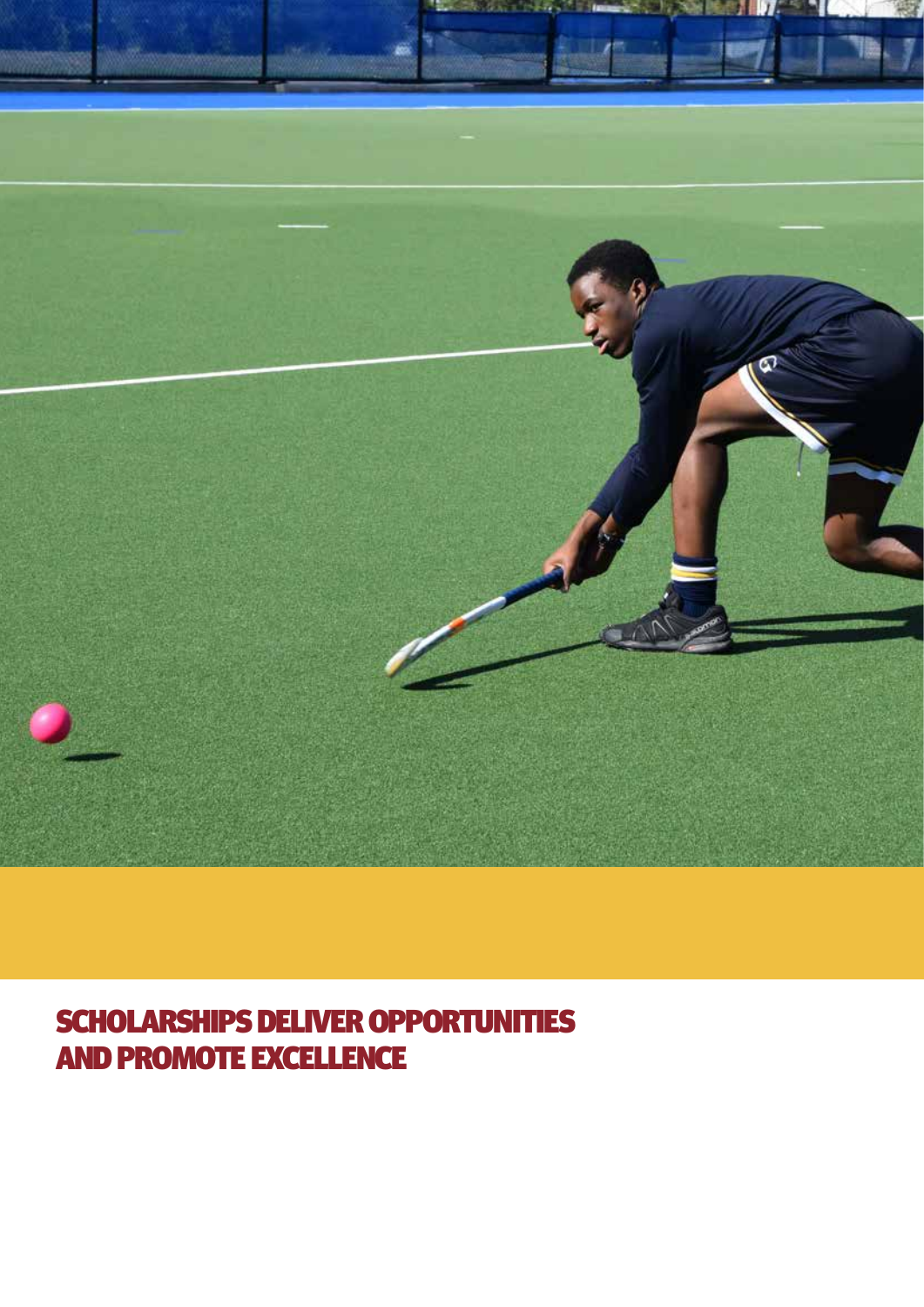

### Means Tested **Scholarships**

#### Academic Scholarship

The Girton Grammar School Academic Scholarship is available to new students entering Years 5 to 12.

Students sit three tests administered by the Australian Council of Educational Research (ACER) on our scholarship testing days which take place in May and October.

### Scholarships by Interview or Audition

#### Girton Individual Excellence **Scholarship**

The Girton Grammar School Individual Excellence Scholarship is available to new students entering Years 5 to 12 who display a level of excellence in a specific field such as sport, the performing arts or IT.

Access to these scholarships is possible at any stage in the academic year.

#### Betty Higgs Music Scholarship

The Betty Higgs Music Scholarship is available to new and current students entering Years 7 to 12.

#### Performing Arts Scholarship

A Girton Grammar School Performing Arts Scholarship is available to new and current students entering Years 7 to 12.

#### The Michael Currie Music **Scholarship**

The Michael Currie Music Scholarship is awarded to one student from Years 10 to 12 on the basis of competitive audition.

#### Important information

All critical dates as well as any examination costs and registration information are advised on the Girton Grammar School website under Enrolments>Scholarships.

#### www.girton.vic.edu.au

Please contact the Registry Office at Girton Grammar School on 5441 3114 or via email at: registrar@girton.vic.edu.au for further information regarding scholarships.



# Girton Grammar School Scholarships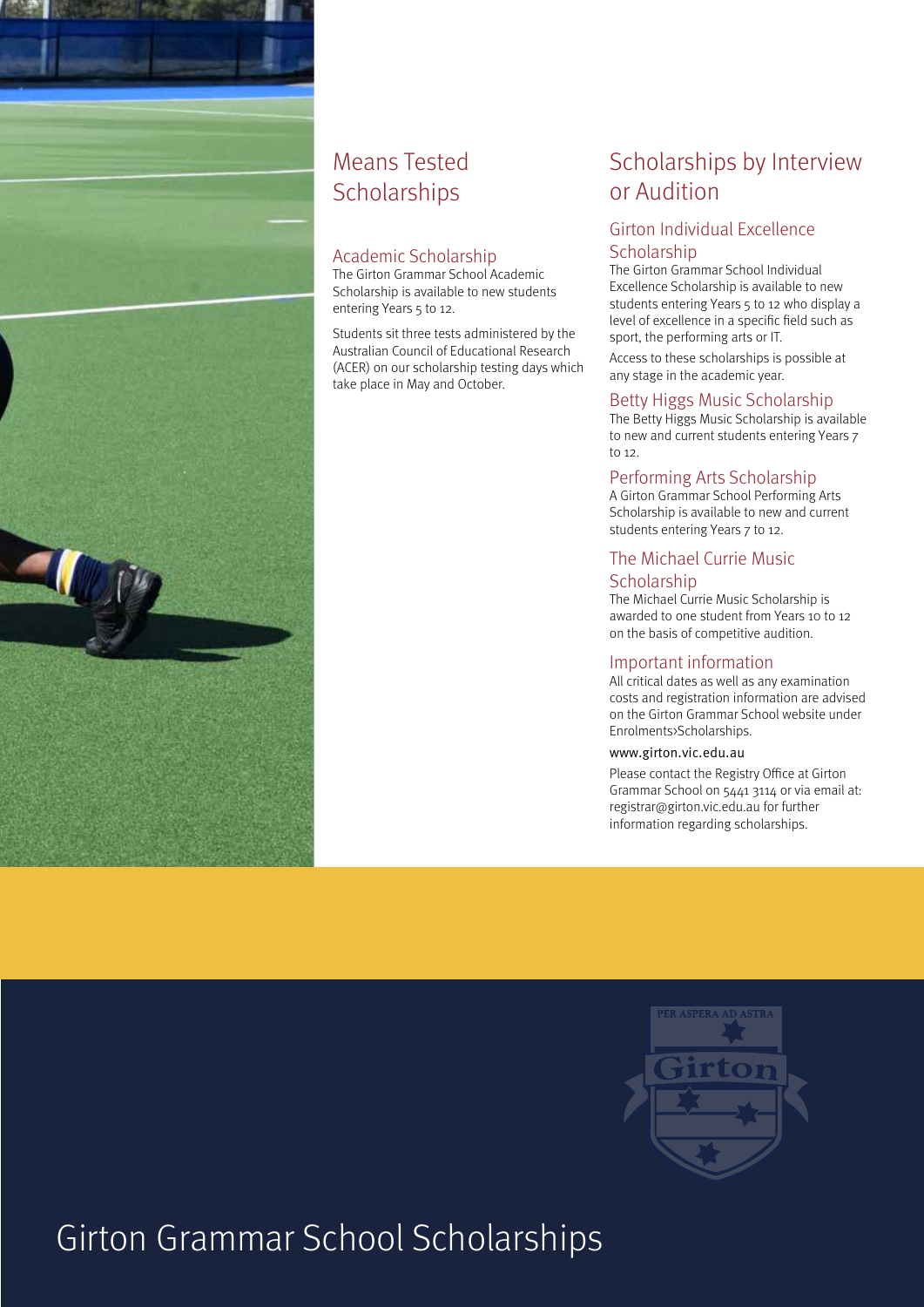# SCHOLARSHIPS FOR ACADEMIC MERIT

### Girton Academic Scholarship

#### Scholarship Purpose:

To allow new students with high academic capacity, who would not ordinarily be able to access a Girton education due to financial circumstances, the opportunity to enrol in the School.

#### Considerations:

- The Girton Academic Means Tested Scholarships are available to new students to Girton Grammar School in Years 5 - 12
- Students are expected to display high academic capability as demonstrated via testing criteria
- Co-curricular involvement
- Character of candidate

- 1. Each year there are two testing days for Girton Academic Means Tested Scholarships; the 3rd Saturday in May and the 2nd Saturday in October for scholarships commencing immediately or the following year. Individual testing and applications can occur at any other time if required.
- 2. Applications are made to the Registrar via an online form and forwarded to the Head of Academic Services in the Senior School and Head of Junior School for appraisal.
- 3. Applicants are to sit three ACER tests (PAT-R, PAT-M and AGAT) on the testing days.
- 4. Following testing, short listed candidates are asked to provide a reference from their current teacher and/or Principal and recent school reports.
- 5. Short listed candidates then undertake a panel interview with relevant Senior Staff to discuss the student's potential to succeed within the Girton Grammar School environment and culture.
- 6. Candidates are advised of the outcome of their application. Successful candidate families are required to complete an EdStart financial assessment which is reviewed by the Head and CFO to ascertain level of tuition fee remission.
- 7. Once accepted, enrolment procedures occur.
- 8. Financial eligibility is reviewed annually by the CFO and level of support adjusted accordingly.
- 9. Academic performance, effort and dedication to studies, involvement in co-curricular activity and general behaviour standards are expected to be maintained for the duration of the scholarship according to the following criteria or the scholarship will be removed.
	- Scoring a minimum of 3 or higher for their effort and dedication in all their subjects
	- Upholding the school values as reflected in interviews with the student's teachers and Head of House
	- Fulfilling the minimum requirement for co-curricular involvement
	- Continuing to strive for academic excellence as reflected in the comments section of school reports.

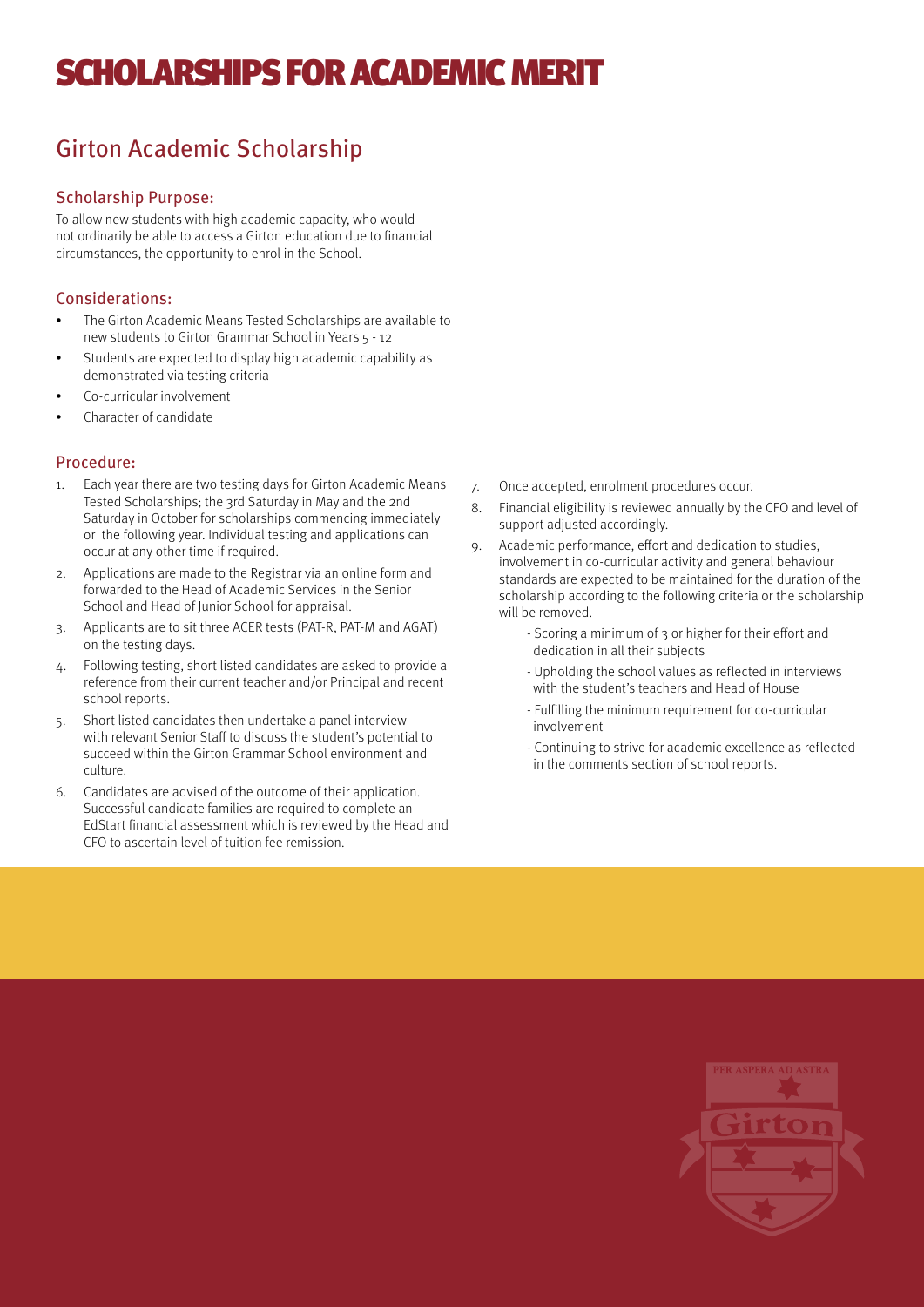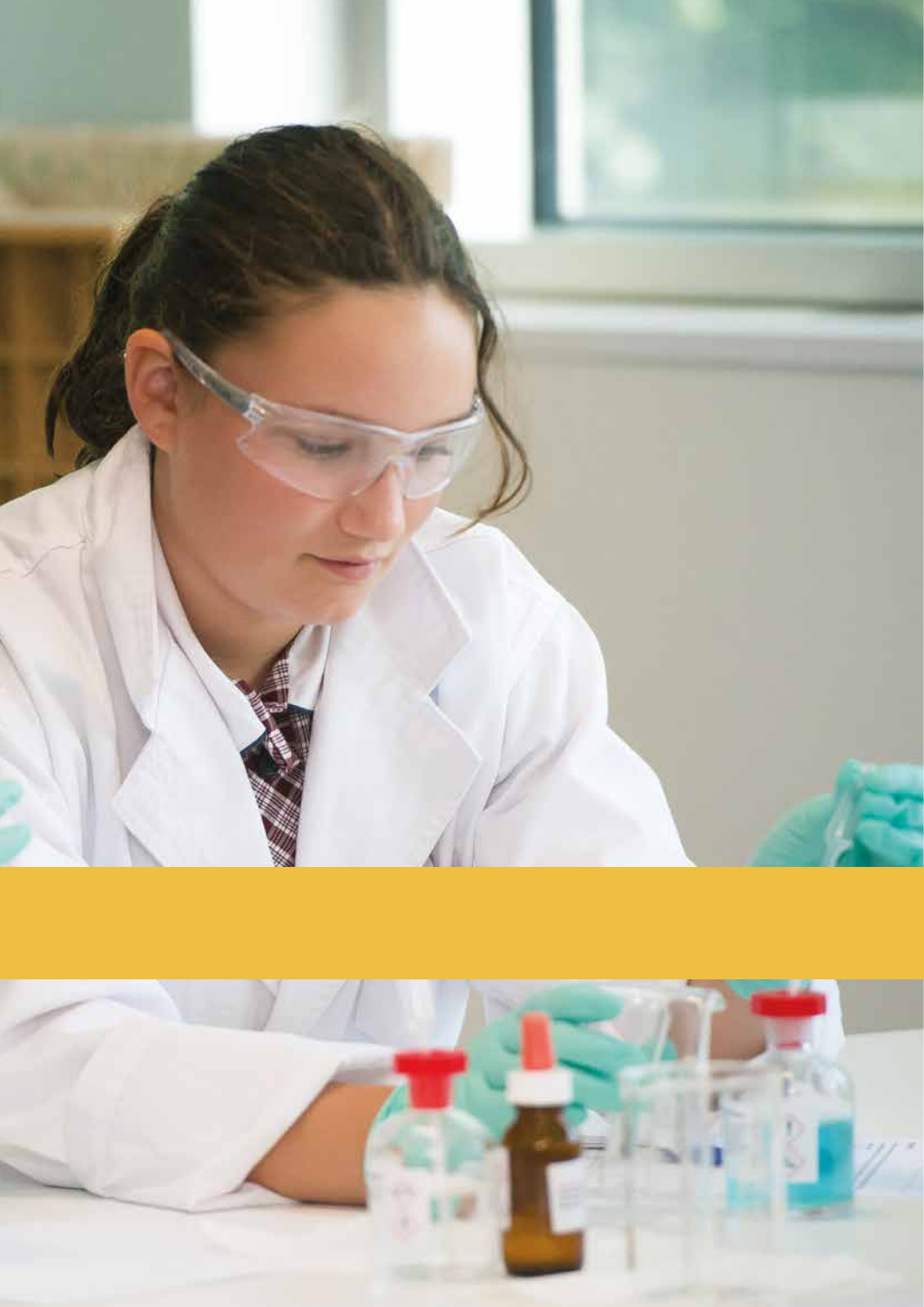

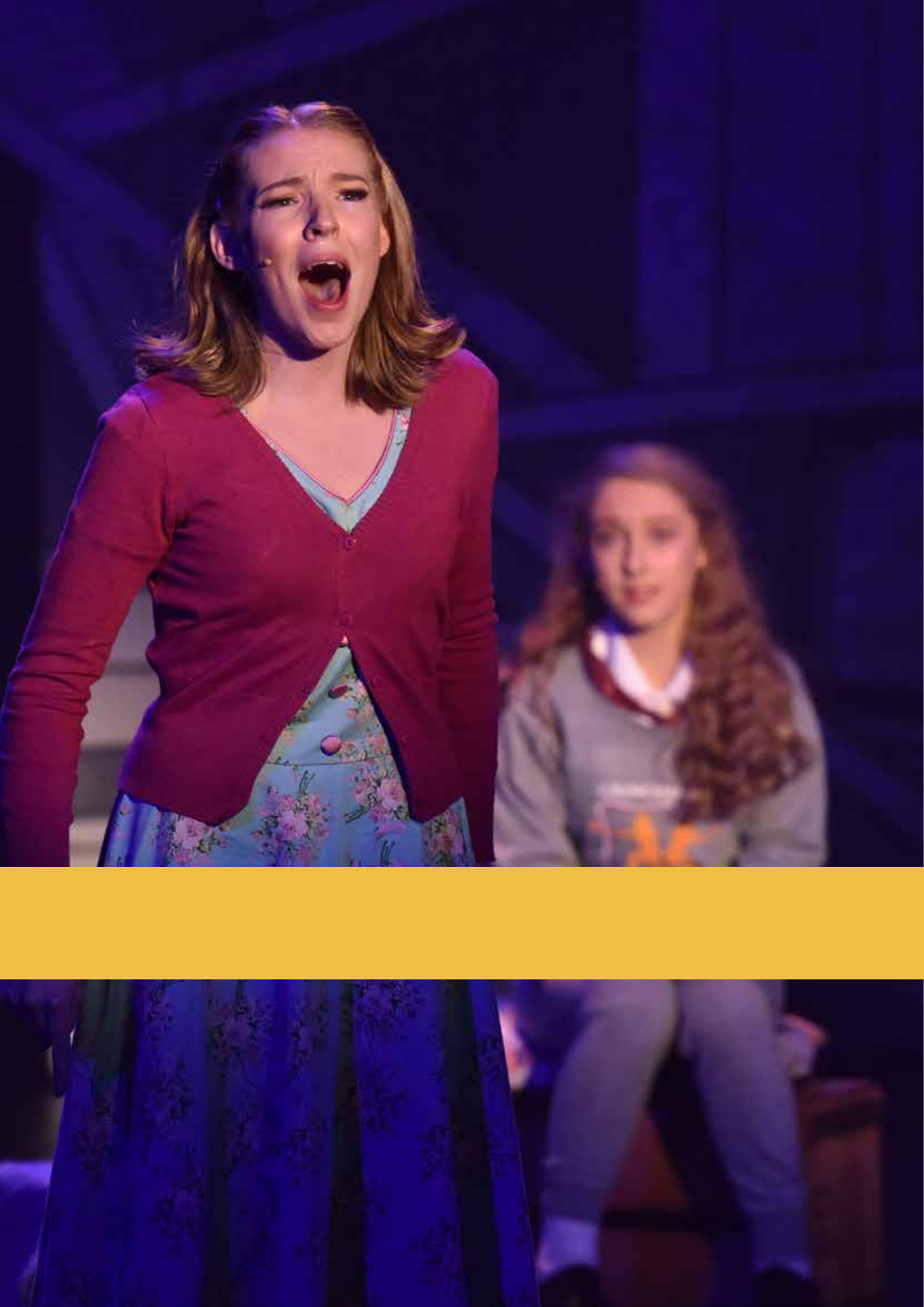### SCHOLARSHIPS FOR INDIVIDUAL EXCELLENCE

SPORT • PERFORMING AND CREATIVE ARTS • IT • TECHNICAL ENDEAVOURS AND MORE

### Girton Individual Excellence **Scholarship**

#### Scholarship Purpose:

The Girton Individual Excellence Scholarship is to be awarded to new students who demonstrate a level of excellence in a specific field, not necessarily academic. For example: sport, performing and creative arts, IT and other technical endeavours. Students receiving an Individual Excellence Scholarship are expected to contribute to the life of the School in their field of expertise and mentor other students involved in the same pursuits.

#### Considerations:

- Demonstrated level of excellence in the candidates chosen field of interest/talent
- Co-curricular involvement
- Demonstrated commitment to their studies
- Character of candidate must be aligned with the School's values and expectations
- Willingness to mentor/assist other students in their area of expertise
- The level of sponsorship provided by Girton will be determined on a case-by-case basis.
- Duration of scholarship: The scholarship applies for the duration of the student's time at Girton. The level of financial support is reviewed annually by the CFO and adjusted accordingly

- 1. The school becomes aware of potential candidates via:
	- a. A direct approach from the candidate's family
		- b. Observation made by Girton staff
		- c. Referral by member of the Girton or broader community
- 2. Potential candidates asked to provide a reference from their current Teacher or Coach and/or Principal, recent school reports and evidence of excellence in field of interest.
- 3. Potential candidates undertake interview with the Head or Head's delegate to determine the student's potential to succeed within the Girton Grammar School environment and culture.
- 4. If candidate is deemed suitable, the level of sponsorship provided by Girton will be determined via negotiation.
- 5. Enrolment procedures commence.

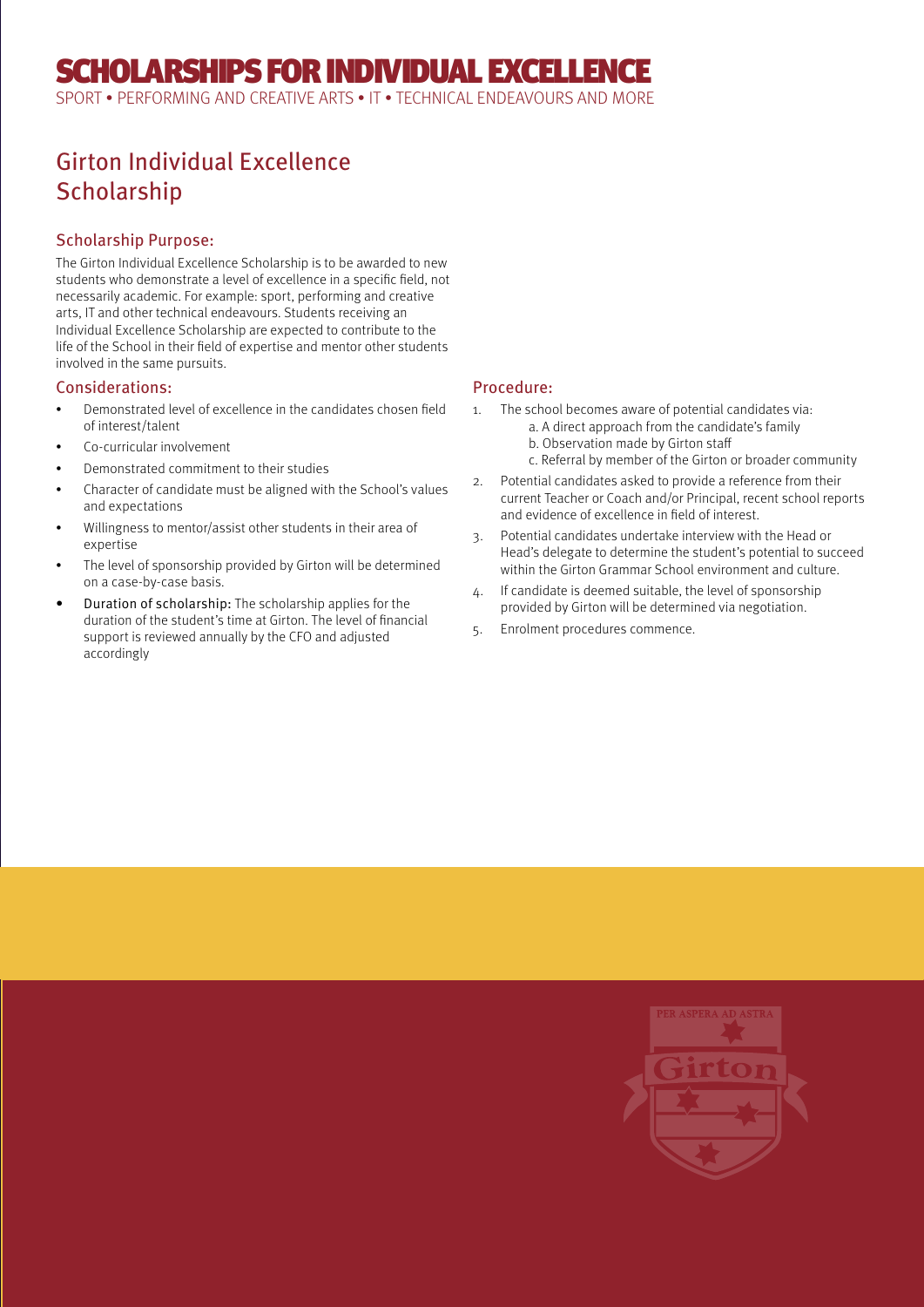## GIRTON INDIGENOUS AND MULTICULTURAL SCHOLARSHIP

#### Scholarship Purpose:

The Girton Indigenous and Multicultural Scholarship will be offered to students from indigenous or ethnically diverse backgrounds who, in partnership with particular identified organisations (outlined below) Richmond Football Club, have been nominated as showing strong leadership, endeavour and citizenship qualities and who would benefit from the opportunity to pursue an academic pathway at Girton.

#### Considerations:

- Students are from a direct indigenous or culturally diverse family background and are nominated by a representative of Korin Gamadji Institute, the Richmond Tigers Next Generation Academy or the Bendigo Pioneers.
- Demonstrated evidence of positive endeavour in academic and co-academic pursuits.
- Evidence of positive leadership and citizenship both in school, in their community and in the sporting arena.

- 1. Candidates nominated by a representative of Korin Gamadji Institute, the Richmond Tigers Next Generation Academy or the Bendigo Pioneers.
- 2. Candidates asked to provide a reference from their current Teacher or Coach and/or Principal and recent school reports.
- 3. Demonstrate evidence of positive endeavour in academic and co-curricular pursuits.
- 4. Demonstrate evidence of positive leadership and citizenship both in school, in their community and in the sporting arena. This may take the form of letters of reference, nominated referees, awards, school reports or evidence of selection in a specific sporting program or academy.
- 5. Potential candidates undertake interview with the Head or Head's delegate.
- 6. The Head is the sole decision maker in respect of the award of the scholarship at any time. The Head will not enter into any correspondence or discussion about the success or otherwise of a candidate.
- 7. All scholarships awarded are subject to yearly review. Continued sound academic effort is required, along with strong citizenship and commitment to the values of the School. There is no expectation that successful candidates will play football for the school but they will be expected to be fully involved in the school co-curricular program.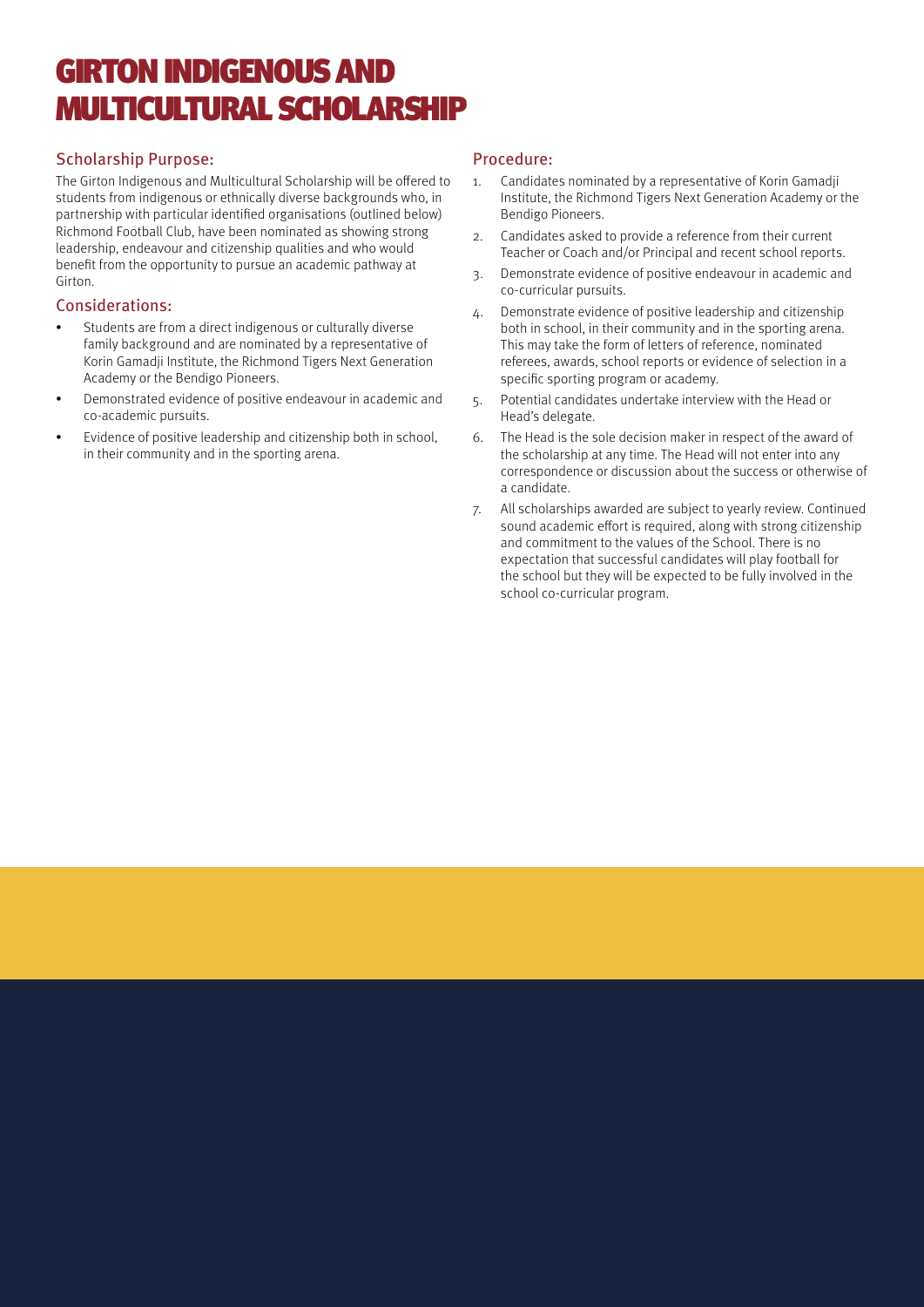

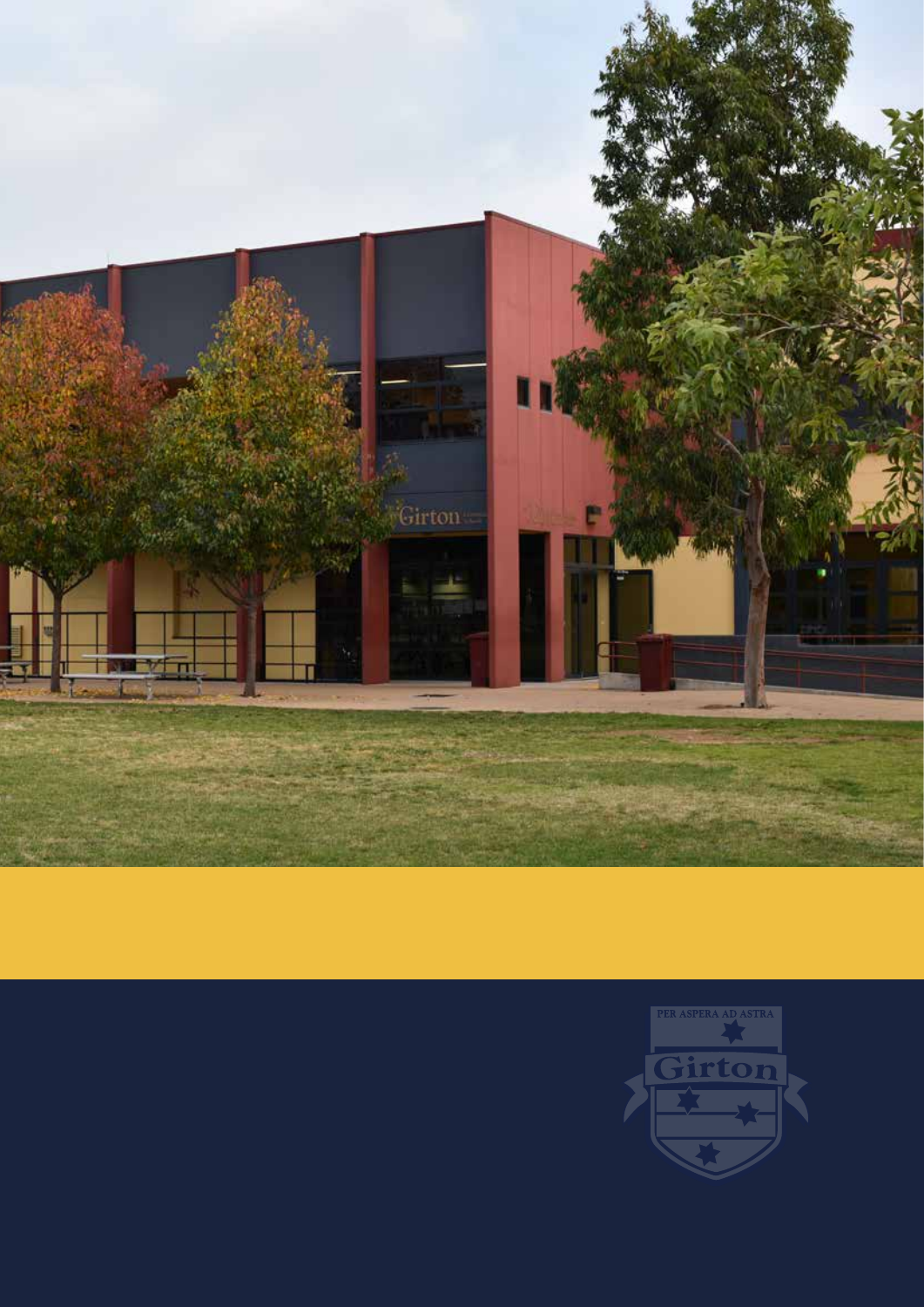# BETTY HIGGS MUSIC SCHOLARSHIP

Mrs Betty Higgs has been an outstanding teacher who has displayed compassion, strength of character and a wonderful sense of dedication and commitment to her students and the entire school community. Mrs Higgs' love for music and the arts shines through her teaching practices. Her dedication to her students has been unwavering. The countless hours that Mrs Higgs has contributed to the Music curriculum and co-curriculum of the School for over three decades is a shining example of her passion for the musical life of Girton Grammar School.

The Girton Grammar School Board recognised Mrs Betty Higgs by naming this scholarship in her honour.

#### Scholarship Purpose:

For musicians who complete a competitive audition process and are Grade Four or higher at Year Seven. A 15% rebate of tuition fees is awarded to assist with their lessons and musical expenses.

#### Considerations:

- Three external and two internal offers may be made in any one year. These scholarships are for excellence in musical performance.
- The Scholarship is maintained for the duration of a student's life at Girton, on the basis of the fulfilment of the following criteria.
	- 1) Excellence in musical endeavour and citizenship
		- 2) Willingness to perform at School events and elsewhere
		- 3) Encouragement and leadership of others in Music and in a broader context
		- 4) Excellence in effort and dedication towards their studies and general School involvement

#### Procedure:

- 1. Advertising for the Betty Higgs Scholarship to take place in during Term 1 for scholarships commencing the following Year.
- 2. Performing Arts Administration receives applications and organises panel audition schedule
- 3. The panel's recommendations are presented to the Head and interviews arranged
- 4. Scholarship offers are made by the Head and recipient information provided to the Business Office via Performing Arts Administration
- 5. The Betty Higgs Scholarship is reviewed annually by relevant music staff and the Head of Music in conjunction with the Head of School.



Mrs Betty Higgs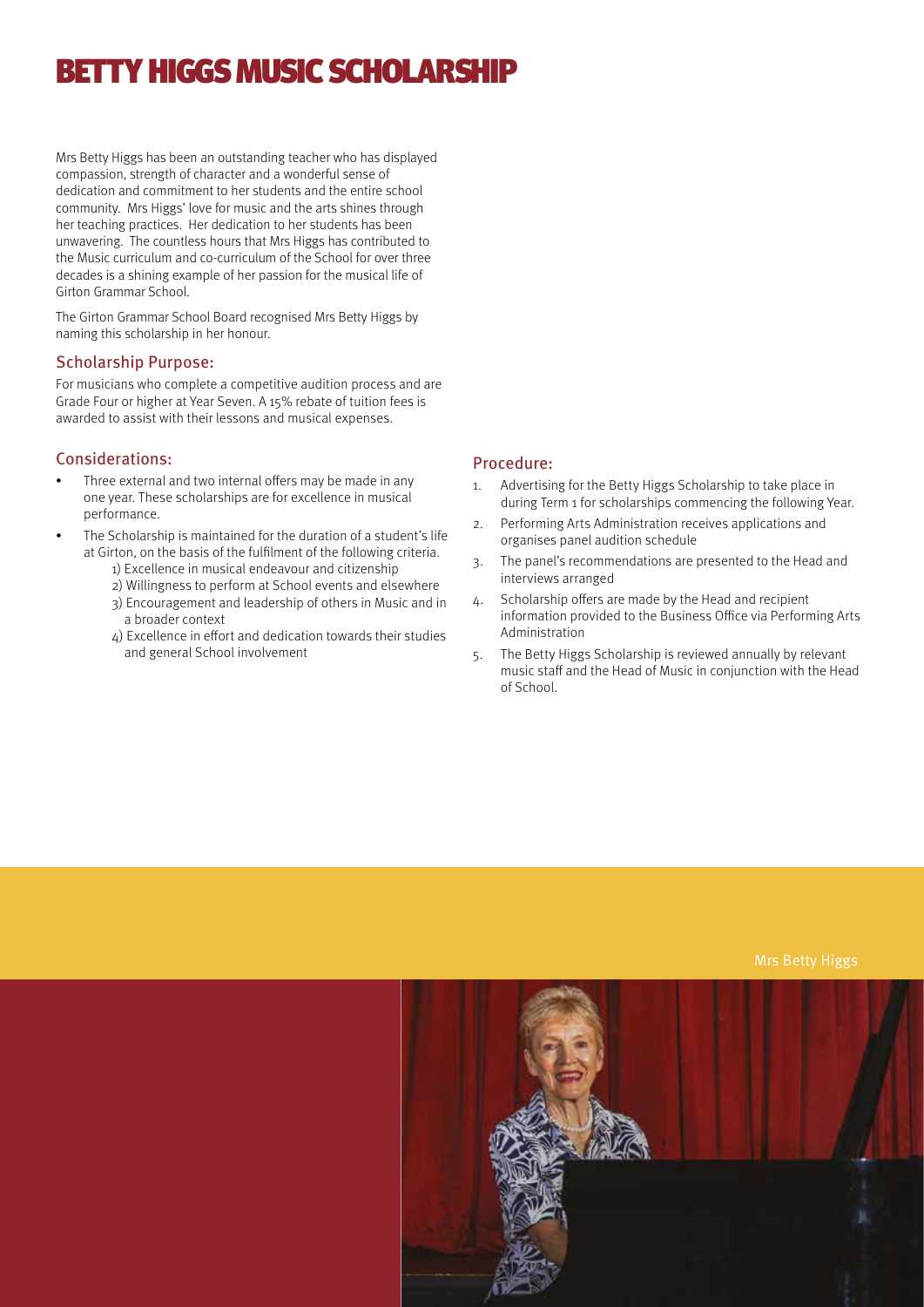

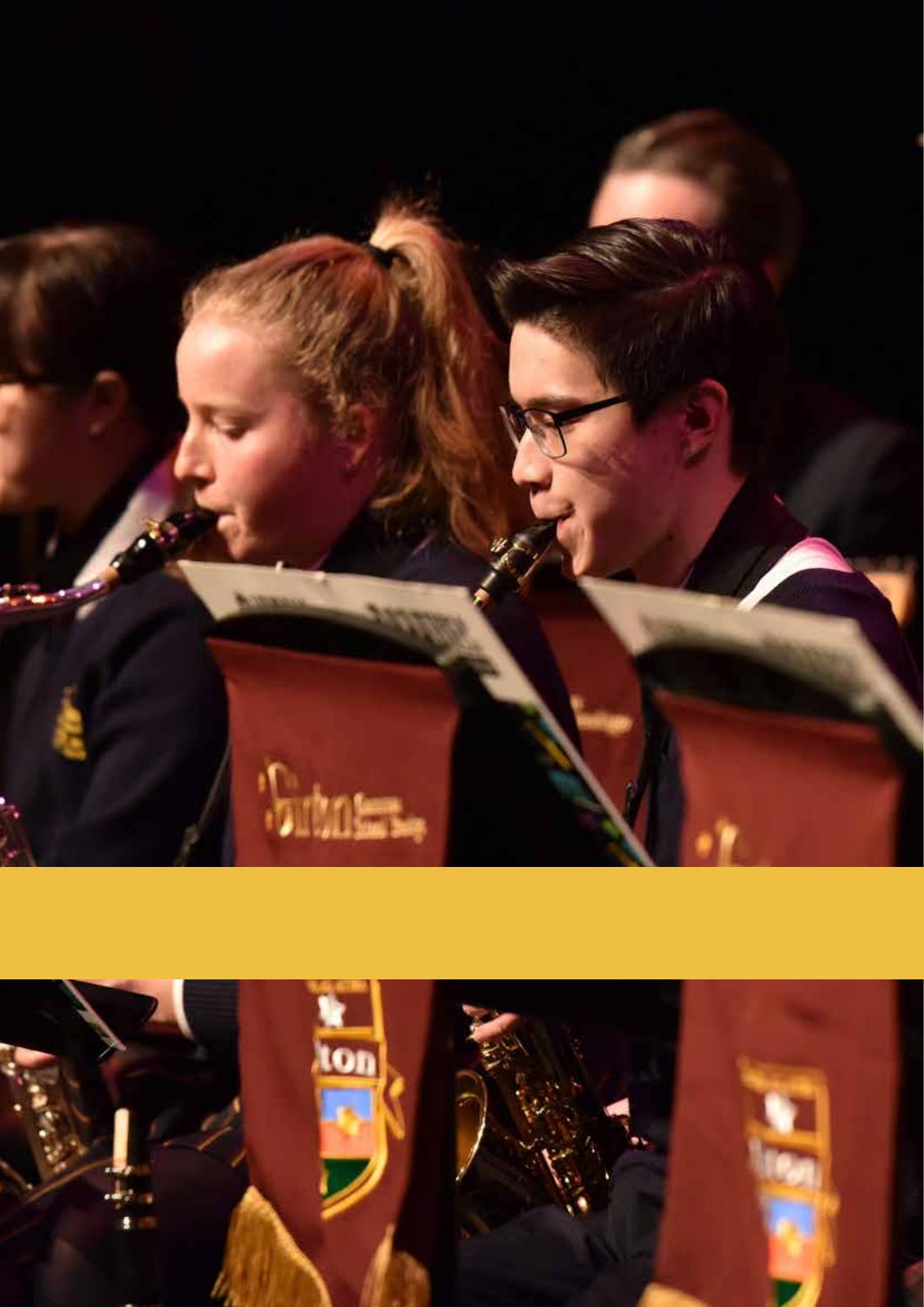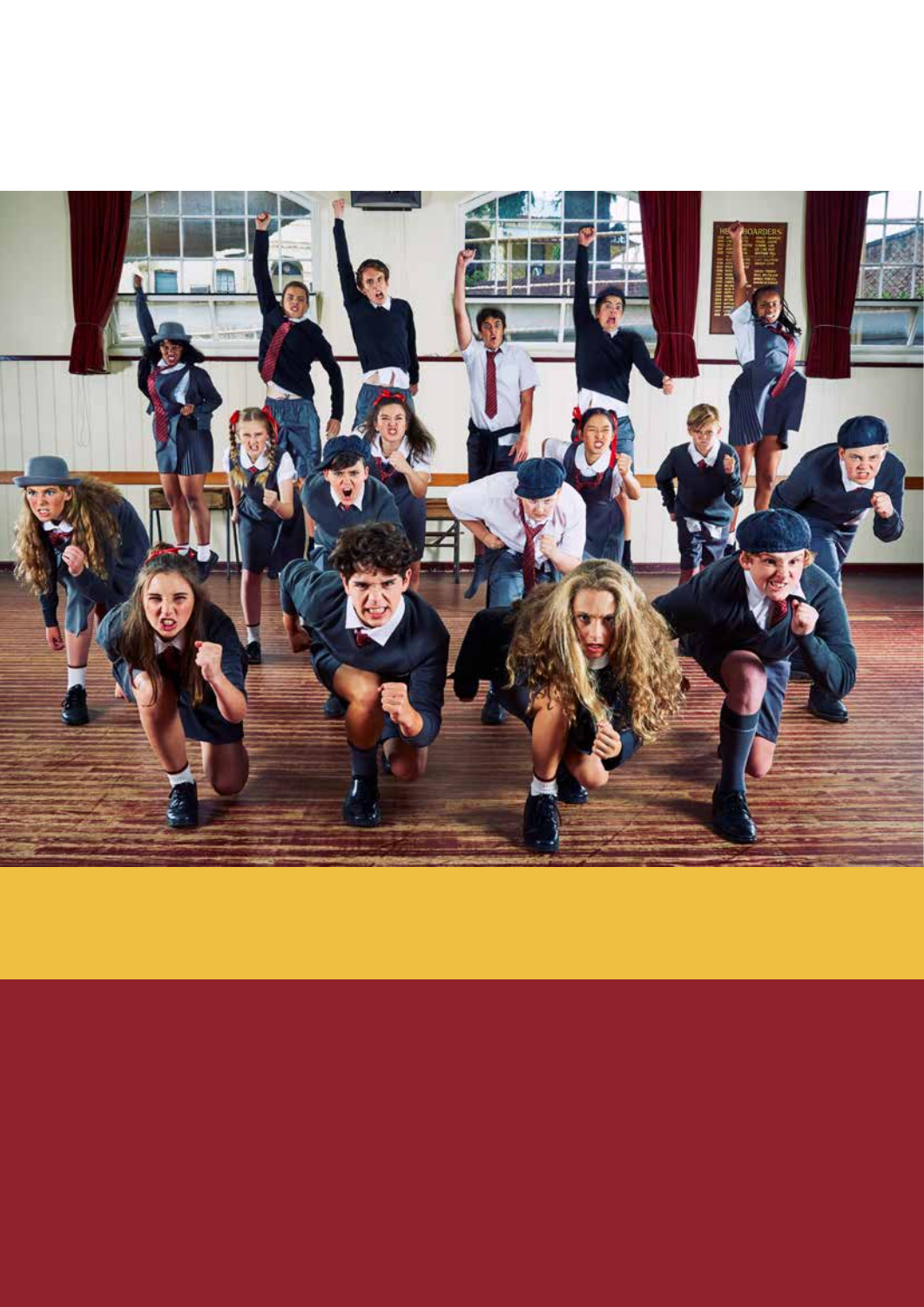# GIRTON EXTERNAL SCHOLARSHIP – PERFORMING ARTS SCHOLARSHIPS

The Girton Grammar School Performing Arts Scholarship commenced in 2009 to support the School's commitment to, and pursuit of excellence in the fields of Drama, Dance and Musical Theatre.

This Scholarship is open to any student entering Years 7 to 12 at Girton Grammar School, whether or not he/she is currently attending the School. The value is 15% of tuition fees. All other deposits and charges incurred are not affected by this Scholarship.

The Performing Arts Scholarship is held until the student departs the School, having completed the VCE in the normal time at the end of Year 12, subject to the conditions of its award. Current holders of other scholarships may, if successful, add it to their current scholarships.

A maximum of five scholarships may be made, with a maximum of two for current Girton students. The School is under no obligation to offer scholarships in any round of auditions. Unsuccessful candidates in this round may compete in the following year's scholarship round.

#### Scholarship Purpose:

Awarded to students who excel in a combination of Music, Drama or Dance and complete a competitive audition process. The value is 15% of tuition fees.

#### Considerations:

- Three external and two internal offers may be made in any one year on the basis of a competitive audition process.
- The scholarships are maintained for the duration of a student's life at Girton, on the basis of the fulfilment of the following criteria.
- Excellence in Performing Arts endeavour and citizenship
- Willingness to perform at School events and elsewhere
- Encouragement and leadership of others in Music and in a broader context
- Excellence in effort and dedication towards their studies and general School involvement

- 1. Advertising for the Performing Arts Scholarships to take place in during Term 1 for scholarship commencing the following Year.
- 2. Performing Arts Administration receives applications and organises panel audition schedule
- 3. The panel's recommendations are presented to the Head and interviews arranged
- 4. Scholarship offers are made by the Head and recipient information provided to the Business Office via Performing Arts Administration
- 5. The Performing Arts Scholarships are reviewed annually by relevant music staff and the Head of Music in conjunction with the Head of School.

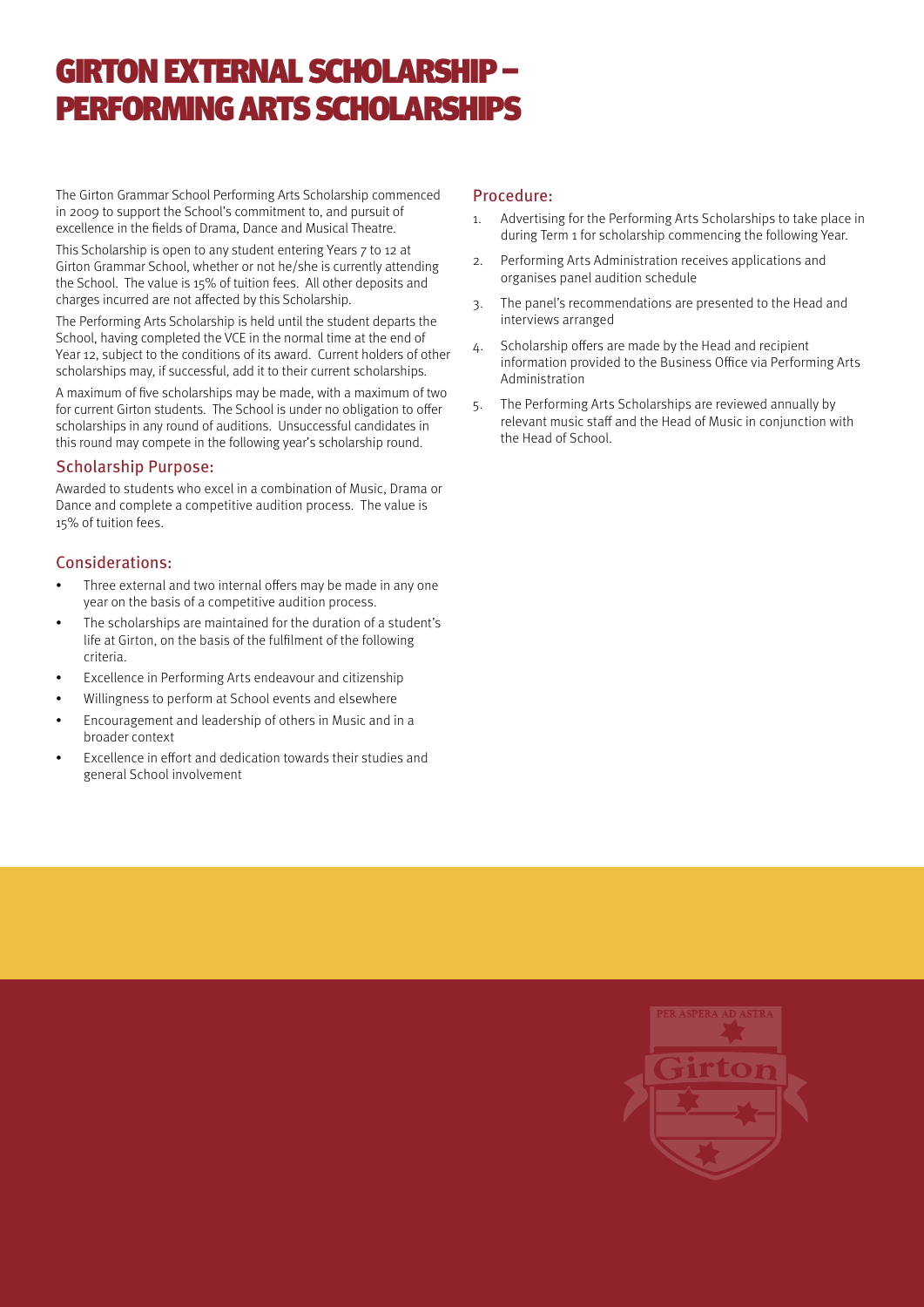## GIRTON EXTERNAL SCHOLARSHIP – THE MICHAEL CURRIE MUSIC SCHOLARSHIP

#### Scholarship Purpose:

The Michael Currie Music Scholarship is awarded to one student from Years 10 to 12 on the basis of competitive audition. The value is a 15% rebate of tuition fees.

#### Considerations:

- This scholarship is for excellence in Musical performance and is maintained for the remainder of a student's life at Girton, on the basis of the fulfilment of the following criteria.
	- Excellence in musical endeavour and citizenship
	- Willingness to perform at School events and elsewhere
	- Encouragement and leadership of others in Music and in a broader context
	- Excellence in effort and dedication towards their studies and general School involvement

- 1. Advertising for the Michael Currie Scholarship to take place in during Term 1 for scholarship commencing the following Year.
- 2. Performing Arts Administration receives applications and organises panel audition schedule
- 3. The panel's recommendations are presented to the Head and interviews arranged
- 4. Scholarship offers are made by the Head and recipient information provided to the Business Office via Performing Arts Administration
- 5. The Michael Currie Scholarship is reviewed annually by relevant music staff and the Head of Music in conjunction with the Head of School.

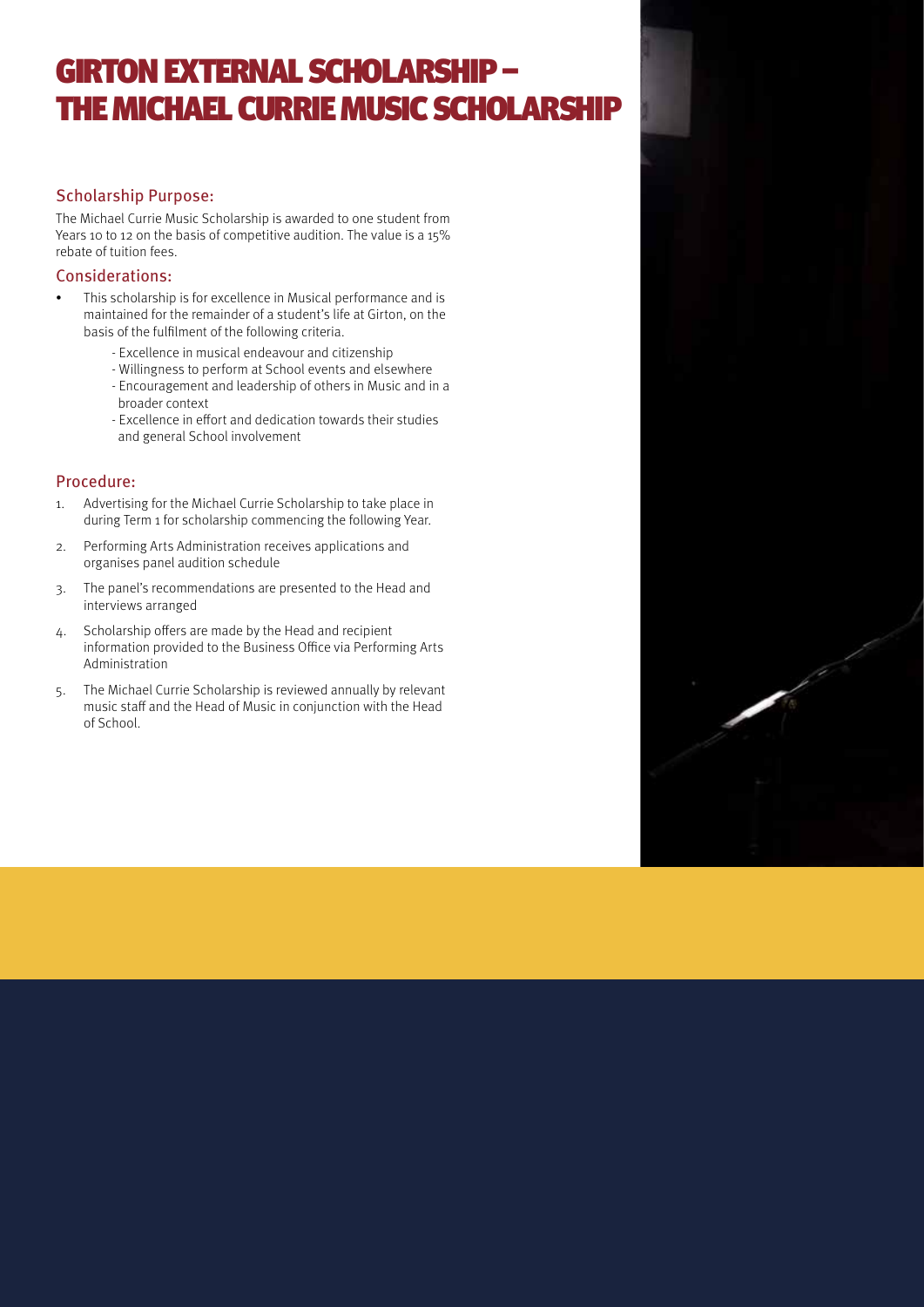